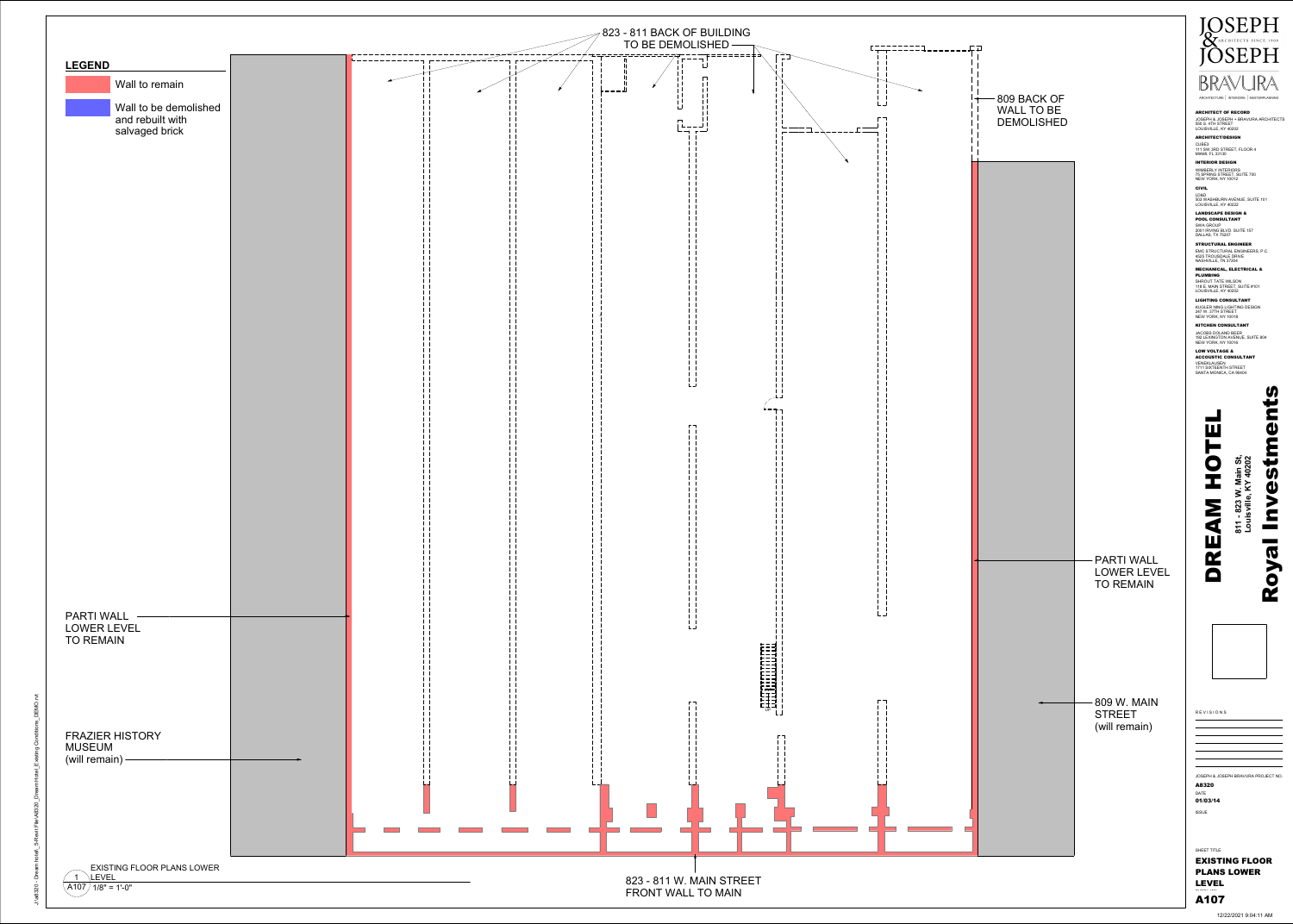|                                     | <b>LEGEND</b><br>Wall to remain           |   |  |
|-------------------------------------|-------------------------------------------|---|--|
|                                     |                                           |   |  |
|                                     | Wall to be demolished<br>and rebuilt with |   |  |
|                                     | salvaged brick                            |   |  |
|                                     |                                           |   |  |
|                                     |                                           |   |  |
|                                     |                                           |   |  |
|                                     |                                           |   |  |
|                                     |                                           |   |  |
|                                     |                                           |   |  |
|                                     |                                           |   |  |
|                                     |                                           |   |  |
|                                     |                                           |   |  |
|                                     |                                           |   |  |
|                                     |                                           |   |  |
|                                     |                                           |   |  |
|                                     |                                           |   |  |
|                                     |                                           |   |  |
|                                     |                                           |   |  |
|                                     |                                           |   |  |
|                                     |                                           |   |  |
|                                     |                                           |   |  |
|                                     |                                           |   |  |
| <b>BREEZEWAY</b><br>(will remain) - |                                           | ► |  |
|                                     |                                           |   |  |
|                                     |                                           |   |  |
|                                     | <b>PARTI WALL TO BE</b>                   |   |  |
| <b>REBUILT WITH</b>                 | <b>DEMOLISHED AND</b>                     |   |  |
| <b>SALVAGED</b>                     |                                           |   |  |
|                                     | <b>BRICK ON LEVEL 1</b>                   |   |  |
|                                     |                                           |   |  |
|                                     |                                           |   |  |
|                                     |                                           |   |  |
|                                     |                                           |   |  |
|                                     | <b>FRAZIER HISTORY</b>                    |   |  |
|                                     | <b>MUSEUM ENTRANCE</b>                    |   |  |
| (will remain) $-$                   |                                           |   |  |
|                                     |                                           |   |  |
|                                     |                                           |   |  |
|                                     |                                           |   |  |
|                                     |                                           |   |  |
|                                     |                                           |   |  |
|                                     |                                           |   |  |
|                                     |                                           |   |  |
|                                     |                                           |   |  |



12/22/2021 9:04:12 AM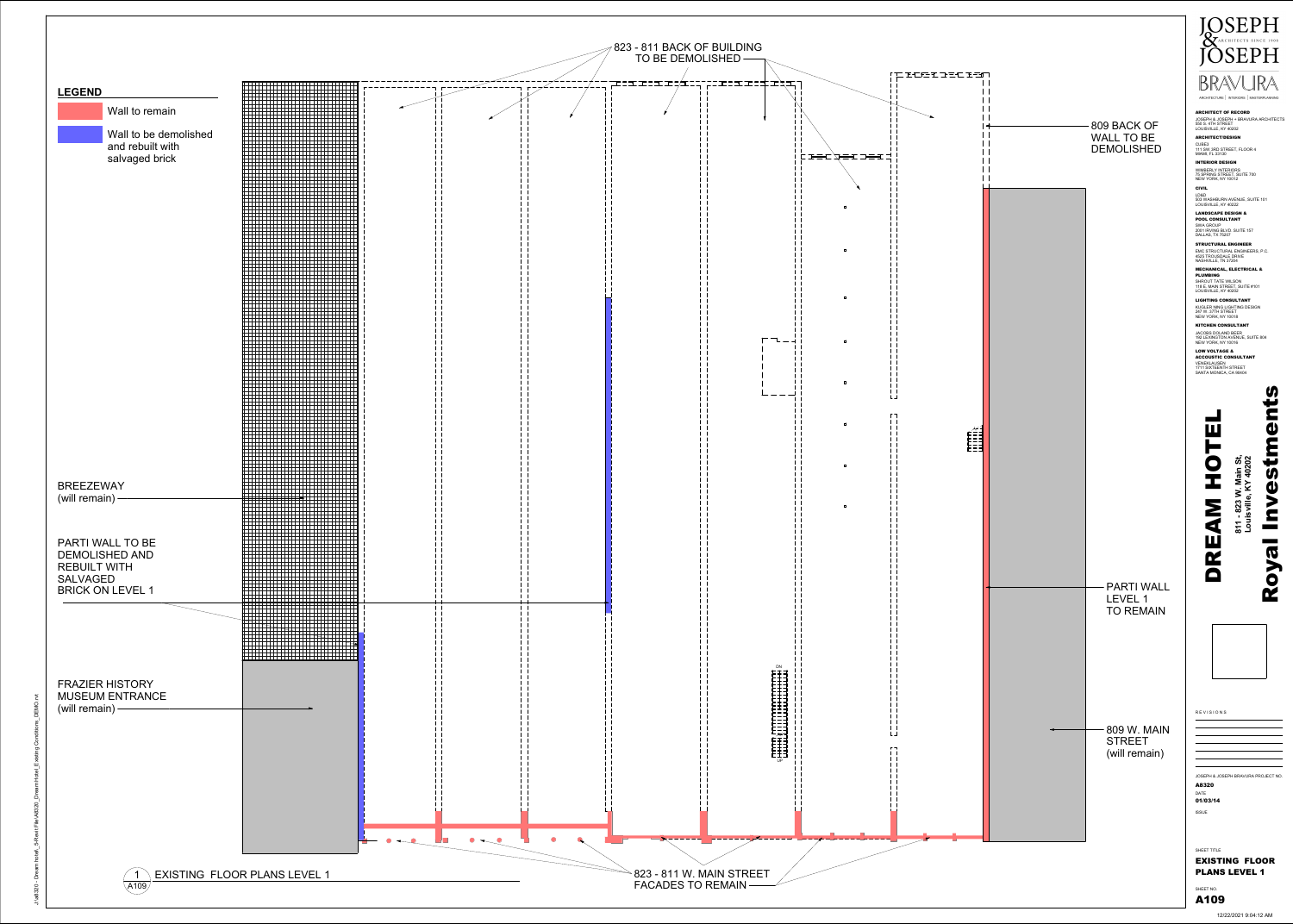

**LEGEND**  Wall to remain  $\mathbf{1}$  $\mathbf{1}$ Wall to be demolished  $\perp$  $\perp$ and rebuilt with  $\mathbf{1}$  $\pm$   $\pm$ salvaged brick  $\mathbf{1}$  $\pm$   $\pm$  $\mathbf{1}$  $\pm$   $\pm$  $\mathbf{1}$  $\mathbf{1}$  $\mathbf{1}$  $\pm$   $\pm$  $\mathbf{1}$  $\pm$   $\pm$  $\mathbf{1}$  $\pm$   $\pm$  $\mathbf{1}$  $\pm$   $\pm$  $\mathbf{1}$  $\pm$   $\pm$  $\mathbf{1}$  $\perp$  $\mathbf{1}$  $\pm$   $\pm$  $\mathbf{1}$  $\pm$   $\pm$  $\mathbf{1}$  $\pm$   $\pm$  $\mathbf{1}$  $\perp$  $\mathbf{1}$  $\pm$   $\pm$  $\mathbf{1}$  $\pm$   $\pm$  $\mathbf{1}$  $\pm$   $\pm$  $\mathbf{1}$  $\perp$  $\mathbf{1}$  $\mathbf{1}$  $\mathbf{1}$  $\mathbf{1}$  $\mathbf{1}$  $\mathbf{1}$  $\perp$  $\pm$  1 PARTI WALL TO BE DEMOLISHED AND REBUILT WITH SALVAGED BRICK ON LEVEL 2  $\vert \ \ \vert$  $\mathbf{1}$  $\pm$   $\pm$  $\pm$   $\pm$  $\vert \ \ \vert$  $\vert \ \ \vert$ FRAZIER HISTORY MUSEUM ENTRANCE (will remain)  $\pm$   $\pm$  $\perp$ **EXISTING FLOOR PLANS LEVEL 2** 1A111



12/22/2021 9:04:13 AM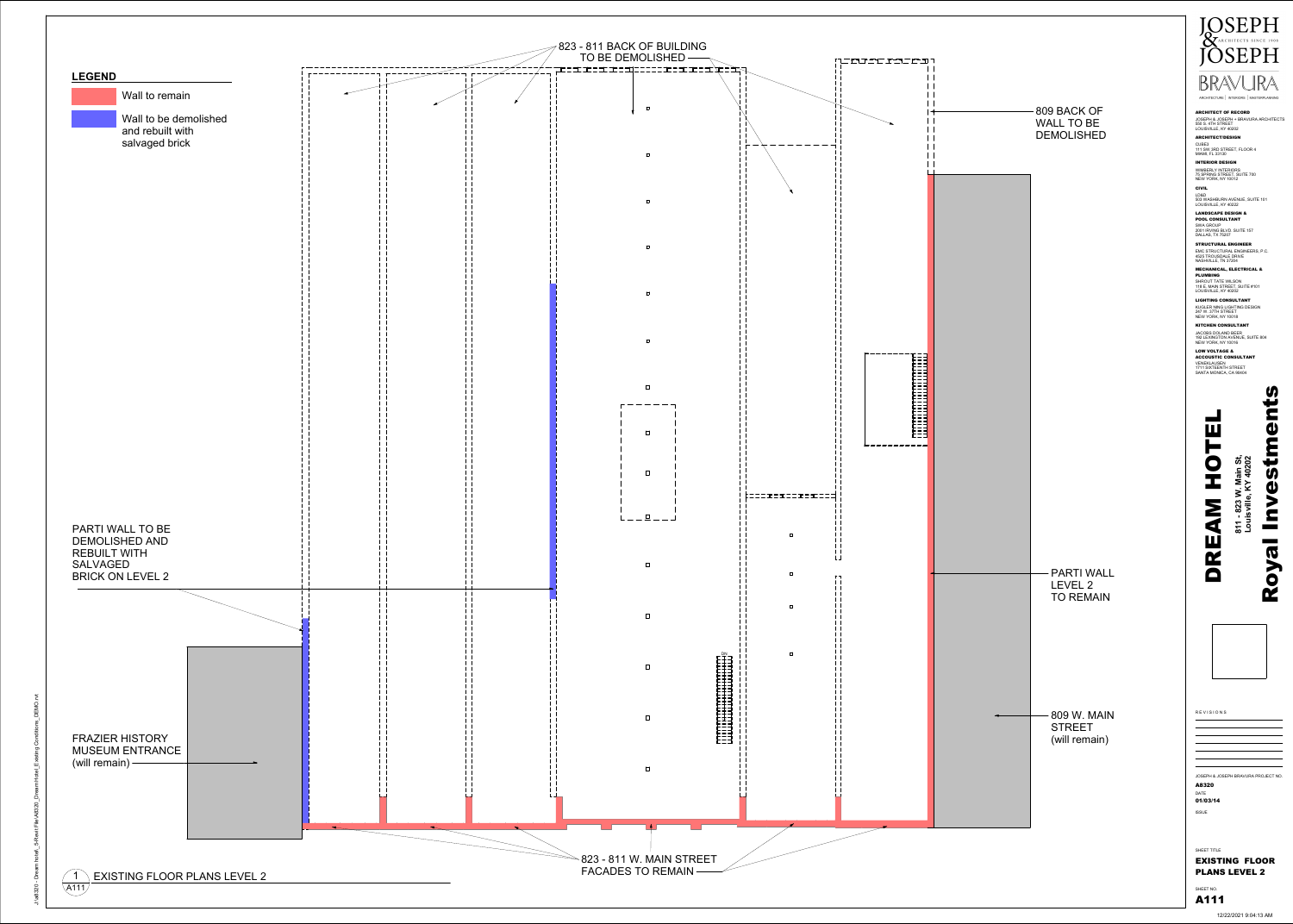





12/22/2021 9:04:14 AM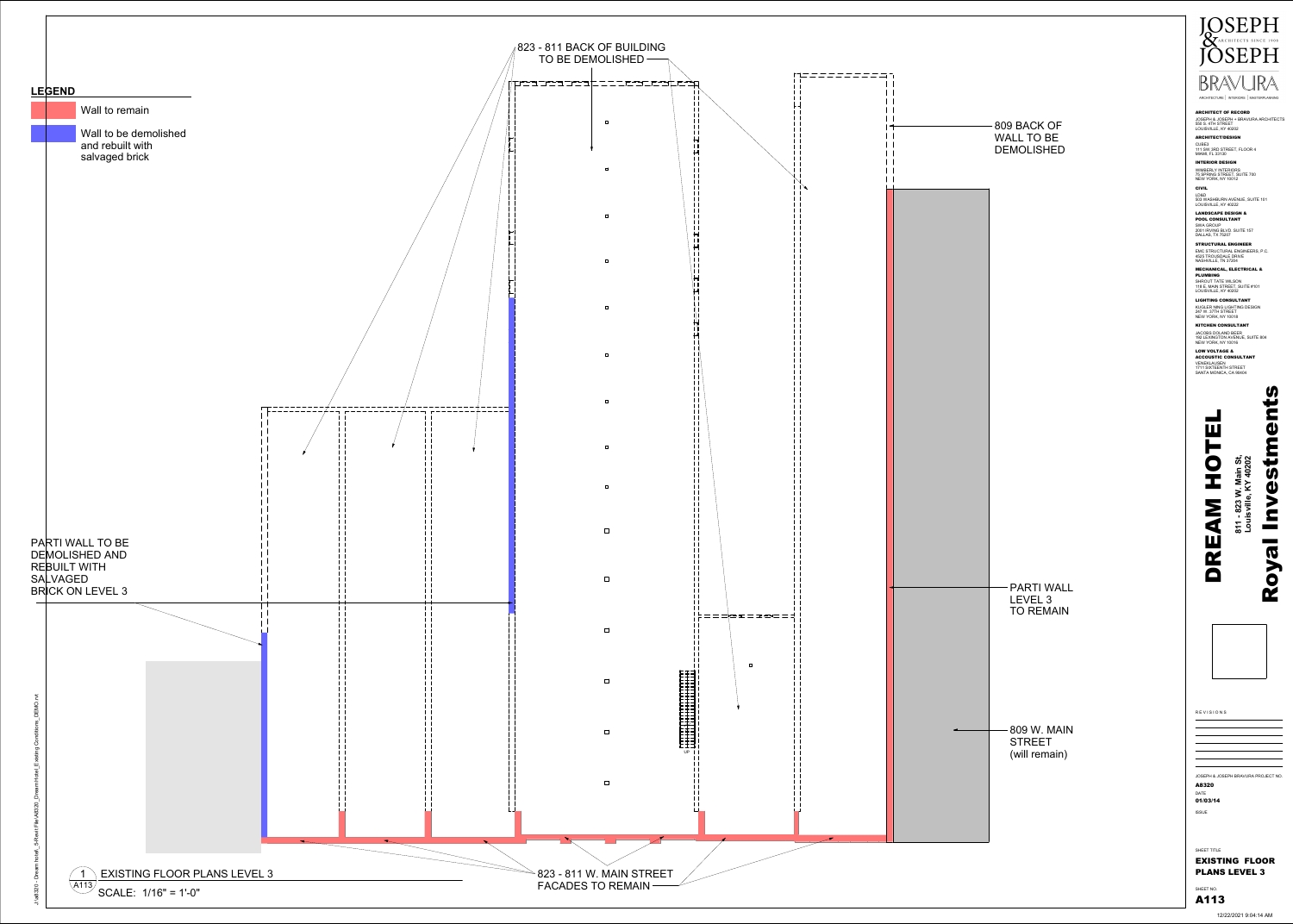



12/22/2021 9:04:15 AM